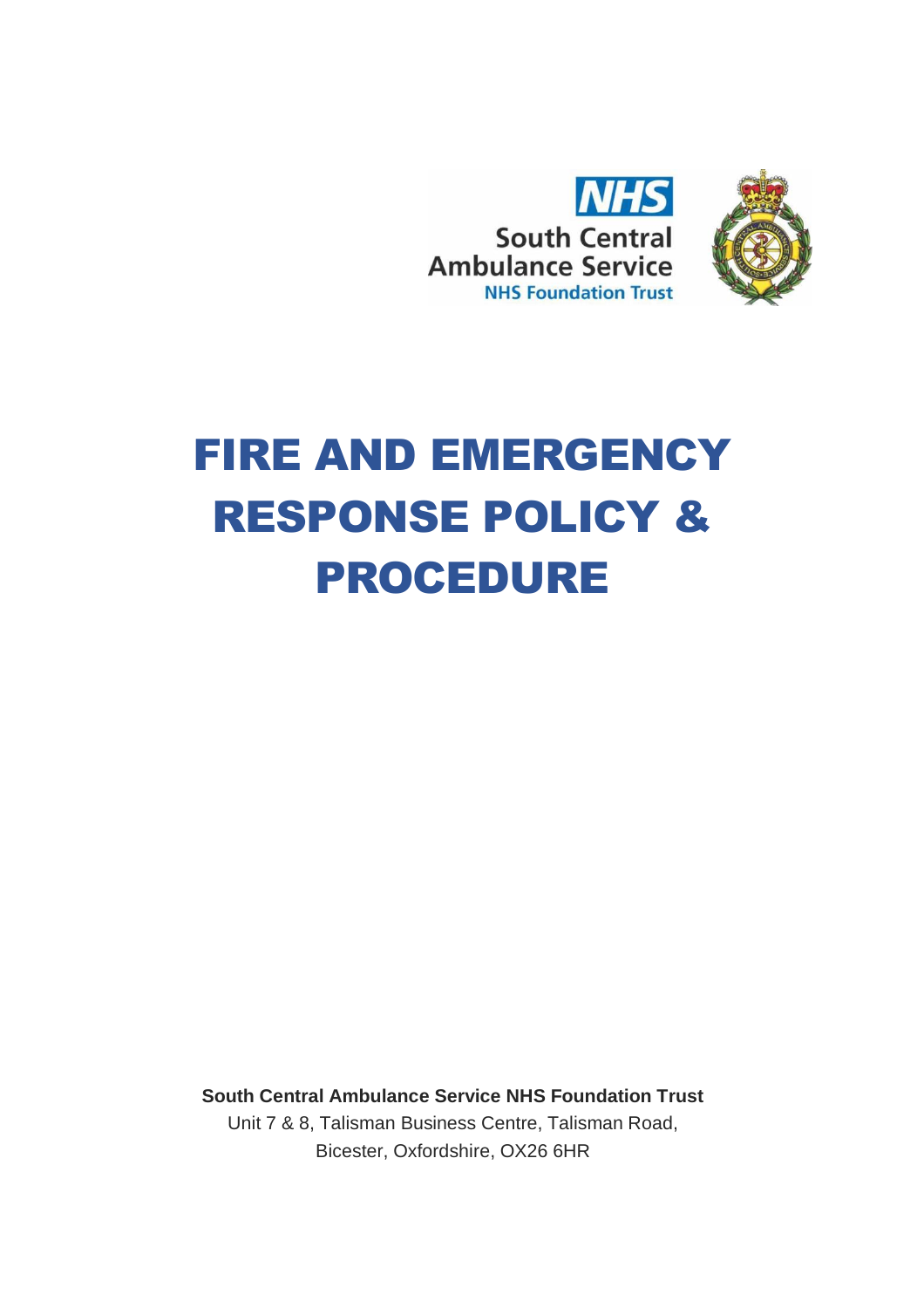# **TABLE OF CONTENTS**

| $\mathbf{1}$ .                                                                |  |
|-------------------------------------------------------------------------------|--|
| 2.                                                                            |  |
| 3.                                                                            |  |
| 4 <sub>1</sub>                                                                |  |
| 5.                                                                            |  |
| 6.                                                                            |  |
| SYSTEMS FOR ENSURING COMPLIANCE AND MONITORING  9<br>7.                       |  |
|                                                                               |  |
|                                                                               |  |
| APPENDIX 2 FIRE SAFETY LOGBOOK AND TEMPLATE FOR QUESTIONING STAFF ABOUT THEIR |  |
|                                                                               |  |
| APPENDIX 3 EQUALITY IMPACT ASSESSMENT FORM SECTION ONE - SCREENING11          |  |
| APPENDIX 4 EQUALITY IMPACT ASSESSMENT FORM SECTION TWO - FULL ASSESSMENT 11   |  |
|                                                                               |  |

## <span id="page-1-0"></span>**DOCUMENT INFORMATION**

Author: Paul Cross, (Head of Estates)

**Ratifying committee/group:** Health, Safety and Risk Group

**Date of ratification:** May 2018

**Date of Issue:** May 2018

**Review due by:** May 2021

**Version: 1**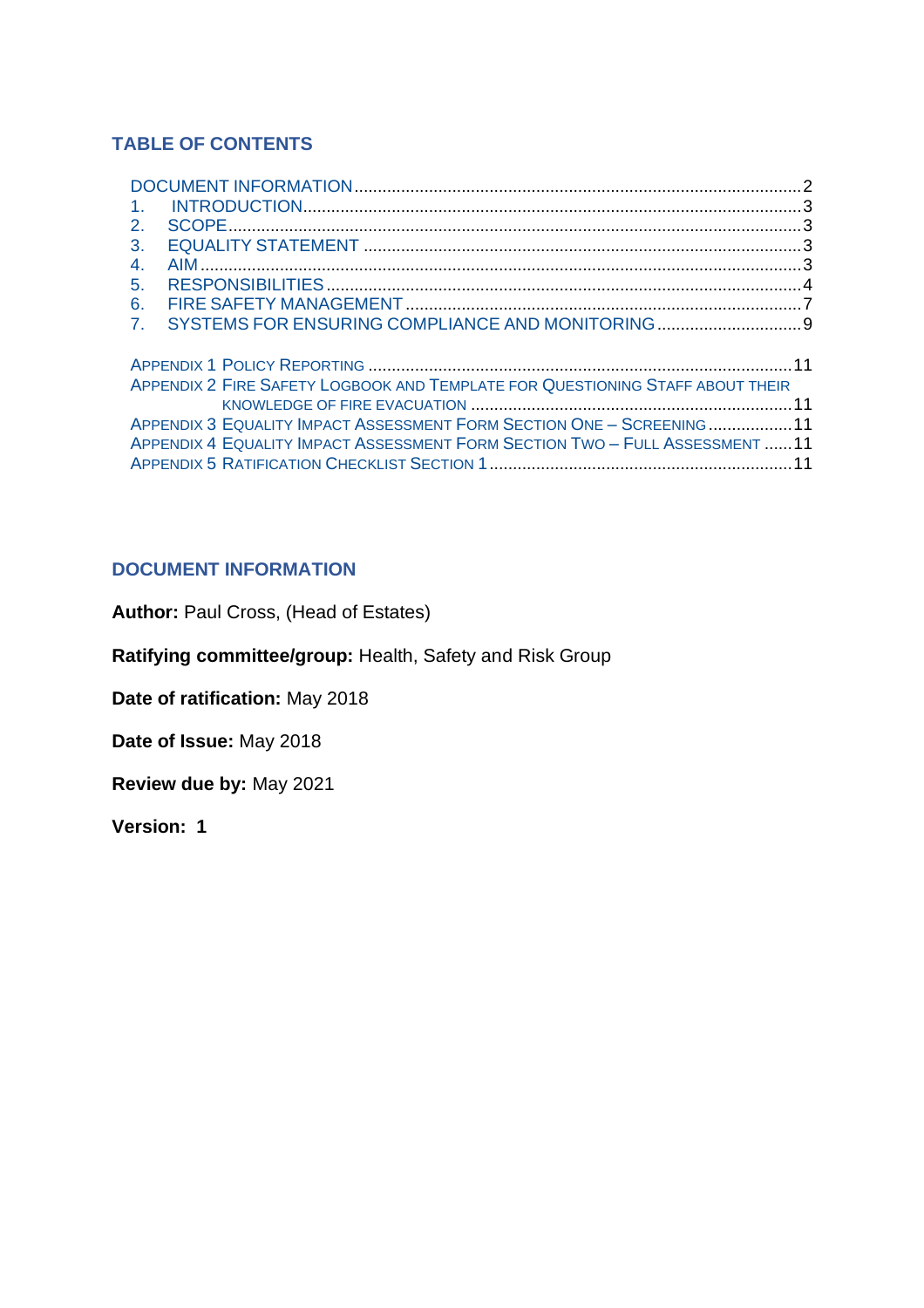## <span id="page-2-0"></span>**1. INTRODUCTION**

South Central Ambulance Service NHS Foundation Trust (The Trust) is committed to providing management commitment, professional competence and the relevant resources necessary to manage fire safety risks at all Trust locations.

## <span id="page-2-1"></span>**2. SCOPE**

This policy applies to all people using any SCAS buildings

## <span id="page-2-2"></span>**3. EQUALITY STATEMENT**

- **3.1** The Trust is committed to promoting positive measures that eliminate all forms of unlawful or unfair discrimination on the grounds of age, marriage and civil partnership, disability, race, gender, religion/belief, sexual orientation, gender reassignment and pregnancy/maternity or any other basis not justified by law or relevant to the requirements of the post. The Trust will therefore take every possible step to ensure that this procedure is applied fairly to all employees regardless of the afore mentioned protected characteristics, whether full or part time or employed under a permanent or a fixed term contract or any other irrelevant factor.
- **3.2** By committing to a policy encouraging equality of opportunity and diversity, the Trust values differences between members of the community and within its existing workforce, and actively seeks to benefit from their differing skills, knowledge, and experiences in order to provide an exemplary healthcare service. The Trust is committed to promoting equality and diversity best practice both within the workforce and in any other area where it has influence.
- **3.3** Where there are barriers to understanding; for example, an employee has difficulty in reading or writing, or where English is not their first language, additional support will be put in place wherever necessary to ensure that the process to be followed is understood and that the employee is not disadvantaged at any stage in the procedure. Further information on the support available can be sought from the Human Resources Department.

#### <span id="page-2-3"></span>**4. AIM**

The Trust is committed to meeting its legal, contractual and service quality requirements and shall ensure that:

- a) All properties under their control are subject to a fire risk assessment
- b) Fire risk assessments are conducted by a competent fire safety consultant
- c) Fire hazards are eliminated, or the associated level of risk is reduced to a minimum in line with the recommendations within the fire risk assessment
- d) Fire risk assessments are reviewed at least annually
- e) Emergency plans are site specific for each location under their control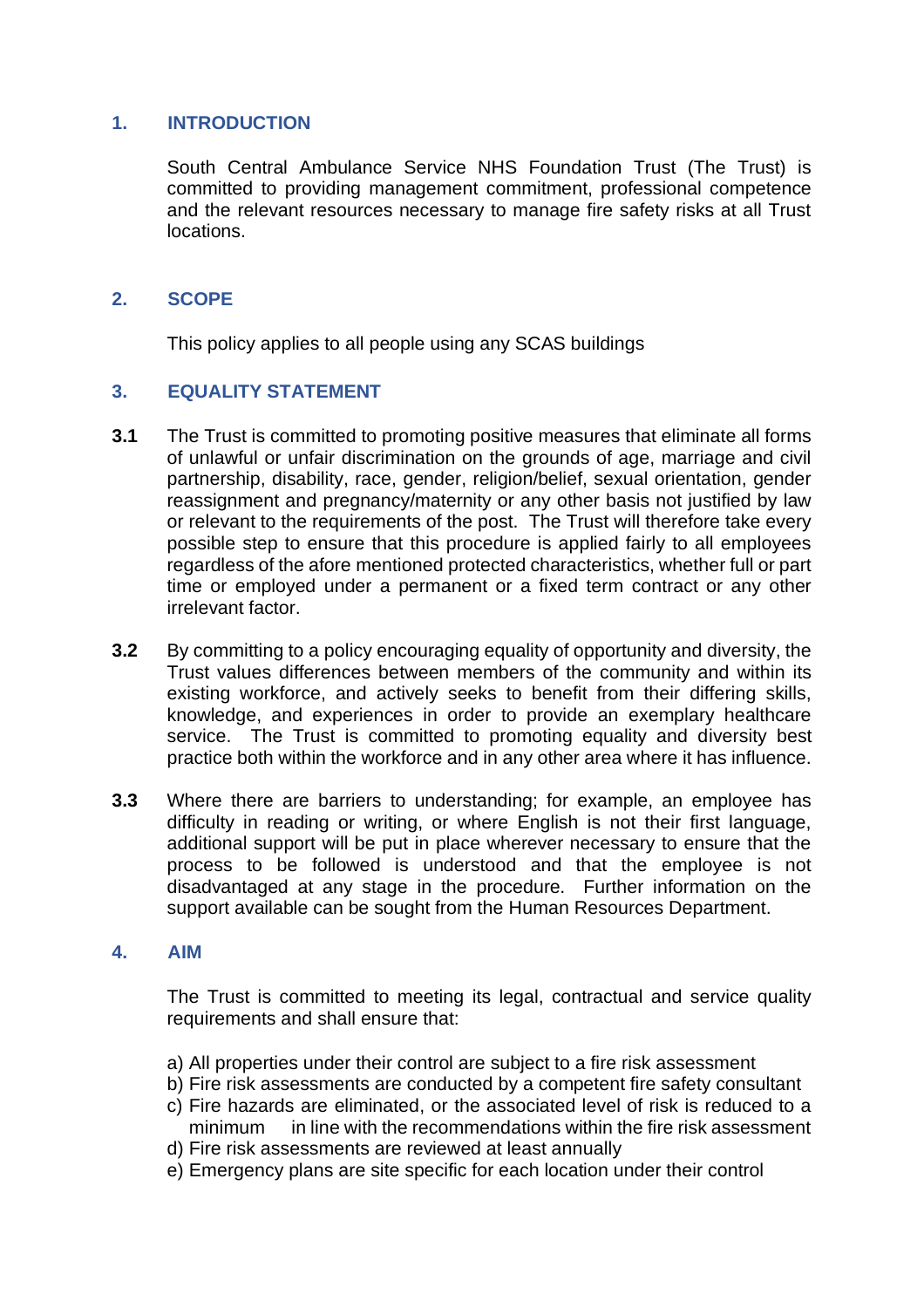- f) Emergency plans are communicated to all employees
- g) Persons are appointed and instructed on how to evacuate a location should there be suspicion of a fire or a fire situation
- h) Fire safety provisions are subject to inspection, testing, servicing and maintenance at all properties under their control
- i) The level of fire safety training is proportionate with roles
- j) Location specific fire safety information is communicated to contractors and visitors via notices, safety signs and verbal instruction

## <span id="page-3-0"></span>**5. RESPONSIBILITIES**

#### **5.1 Trust Board**

- 5.1.1 The Trust Board will ensure that there are suitable and sufficient arrangements and adequate resources for the effective implementation of this and other associated policies.
- 5.1.2 It will also ensure that there are suitable and sufficient arrangements for the management of health and safety and the identification, assessment and management and control of risks to patients, staff, the general public (anyone affected by the activities of the Trust), Community First Responders, Contractors, Agency Staff and Bank Staff.

#### **5.2 Chief Executive**

- 5.2.1 The Chief Executive is the person on whom the statutory duty falls (Duty Holder), they have overall responsibility for fire safety within all Trust premises.
- 5.2.2 This duty is delegated to the Director of Finance, as the Director with responsibility for estates and facilities.

#### **5.3 Executive Director**

- 5.3.1 Executive Directors are responsible for the effective implementation of this policy within their directorates and for ensuring that there are adequate resources available to fulfil the requirements of this policy.
- 5.3.2 They are also responsible for the provision, application and monitoring of Health and Safety policies and procedures within their Directorate. They will ensure that all arrangements for the health, safety and security of staff, employed within their Directorate, are made known, maintained and reviewed whenever there is a change of operation, equipment or process.

#### **5.4 Director of Finance**

5.4.1. The Director of Finance, as the Director with responsibility for estates and facilities, is responsible for exercising the Trusts duty of care with respect to the estates and facilities functions and shall ensure suitable and sufficient arrangement are in place for implementing this policy.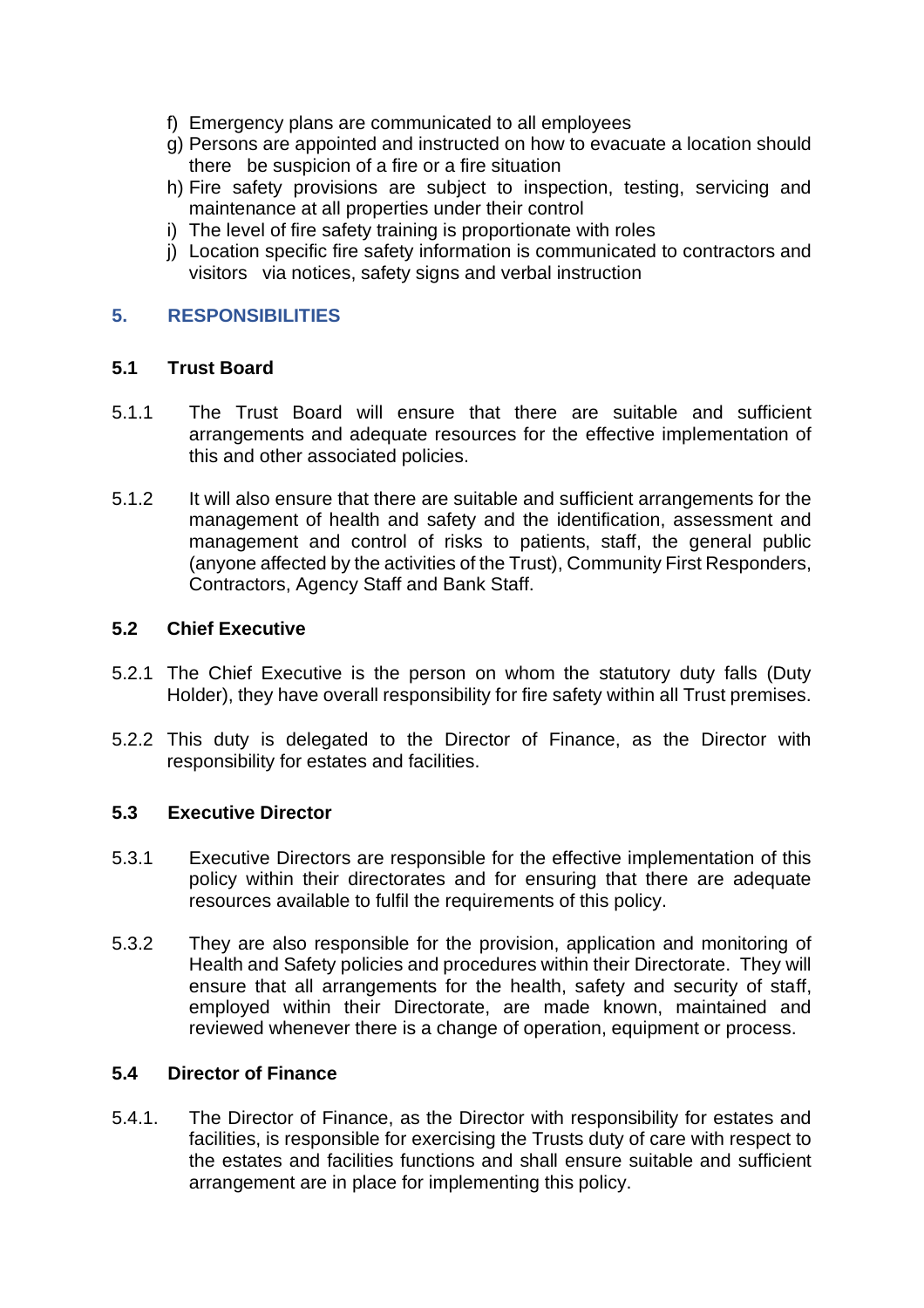5.4.2. The director of Finance delegates this responsibility to the competent responsible person, the Head of Estates.

# **5.5 The Head of Estates shall ensure that:**

- The fire safety policy is reviewed annually to ensure that the policy continues to meet the needs of the Trust and legal compliance
- A competent fire safety consultant is appointed to conduct a fire risk assessment for each location in line with policy requirements
- Adequate resources are available to assist with the completion of actions raised as a result of the fire risk assessment
- Fire safety provisions are installed at all properties in line with the requirements set out within the fire risk assessment
- Specific policies and procedures are developed and implemented for the storage of gas cylinders and fuel
- The management of fire safety is proactively monitored at each location
- The health and safety committee are informed of the fire safety status of each location

## **5.6 Estates Managers shall ensure that:**

- Premises Representatives are informed of their fire safety responsibilities
- Premises Representatives fulfil their fire safety responsibilities
- Premises Representatives are trained how to test the fire alarm or appoint a contractor to carry out this task
- Competent service engineers are appointed to service and maintained the fire alarm system in line with the manufacturers' requirements
- They complete the agreed proactive monitoring programme for all locations under their control – i.e., biannual walkover with Premises Representative
- The Local Authority is informed of higher risk locations and communicate emergency plans
- That premises representatives are aware of the need to maintain records of fire alarm testing and other events as set out in section 7 and Appendix 2

## **5.7 Premises Representatives**

- 5.7.1 Shall ensure that:
	- Location specific fire safety procedures are developed and communicated to all employees based at the location
	- Location specific fire safety procedures are tested by means of a practice evacuation drill at least once per year at all premises where fire wardens are in place. In the absence of a fire drill,
	- The fire alarm is tested weekly as instructed by the Estates Manager
	- The emergency lighting is tested monthly as instructed by the Estates **Manager**
	- The fire logbook is completed for all testing and servicing activity of the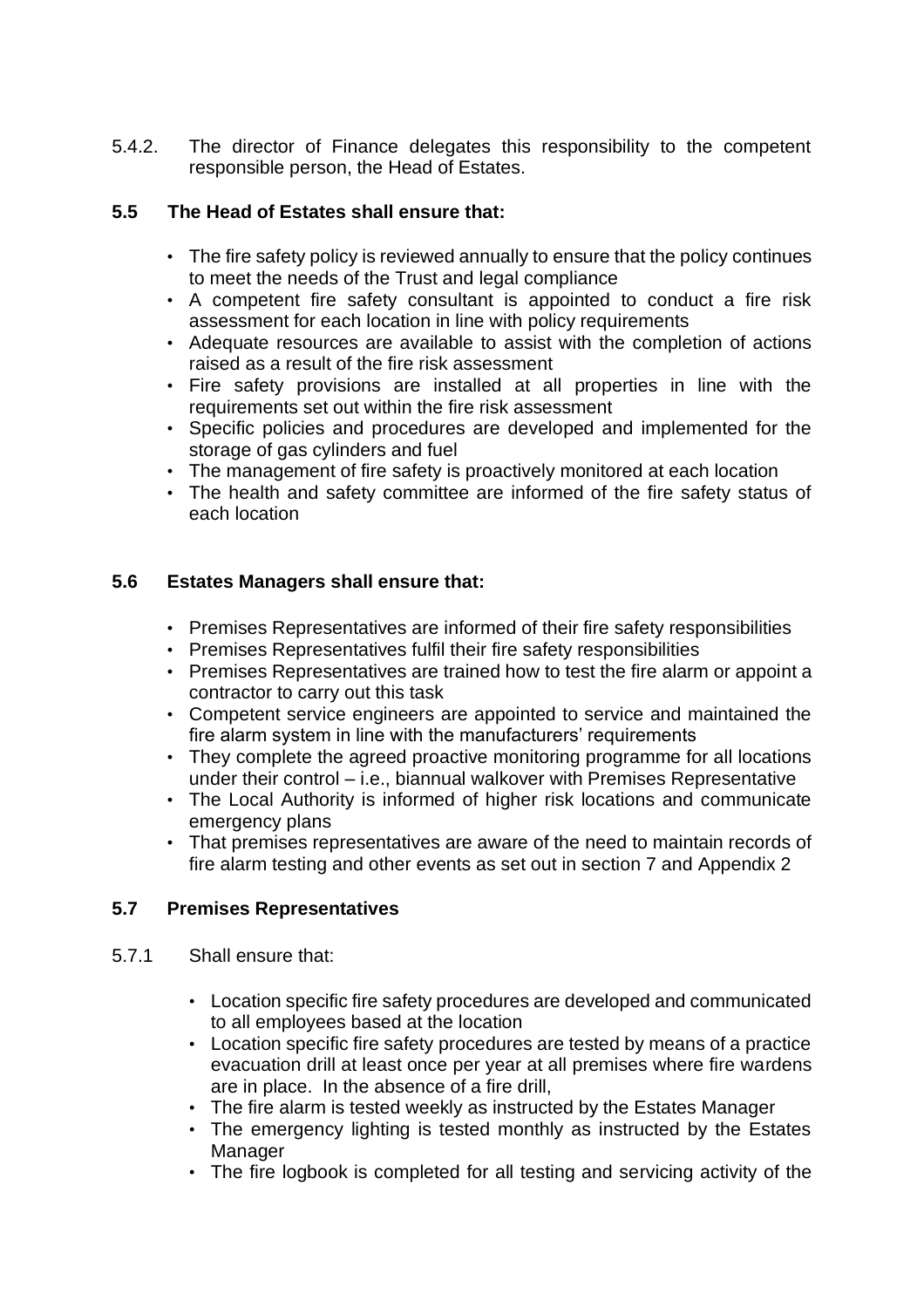fire safety provisions

- Employees under their control comply with the requirements set out in this policy
- An inspection of the facility is carried out and recorded as instructed by the Estates Manager
- Contractors are informed of the local fire safety arrangements
- Good housekeeping standards are promoted and maintained
- Personal Emergency Evacuation Plans (PEEPS) are in place for anybody with reduced mobility
- Where required, an up-to-date list of fire marshals with relevant training is maintained at specific locations:
	- o Basingstoke RC
	- o SCFS premises at Reading and it's replacement premises in Didcot from August 2018 Bletchley RC
	- o Northarbour RC
	- o High Wycombe RC
	- o Northern House
	- o Southern House
	- o Nursling RC
	- o Oxford City RC
	- o Winchester and Eastleigh RC
	- o Bone Lane training venue, Newbury
	- o SCAS Unit 2, Bicester
- 5.7.2 Also during an incident
- 5.7.2.1 Upon activation of the fire alarm, the Premises Representative/most senior person in the building must check the fire alarm panel for the source of the alarm, if there is a false alarm, the system can be silenced.
- 5.7.2.2 If the system continues to activate a false alarm, inform the Estates Manager who will arrange for a service engineer to investigate further and resolve the issue.
- 5.7.2.3 In a real fire situation the alarm must only be reset with the permission from the Fire Brigade.
- 5.7.2.4 Where there is suspicion of a fire or a fire situation:
	- a) Fully evacuate the building (contractors, visitors, etc.)
	- b) Contact the fire brigade and inform them of the fire situation
	- c) Meet and direct the fire brigade and advise of the incident status
	- d) Persons not accounted for must be highlighted to the fire brigade
	- e) Alert the Estates Manager immediately of the fire situation
	- f) Complete the Incident Report and forward to the Estates Manager
- 5.7.2.5 Training on the above will be required for the Representative

## **5.8 All Managers and Supervisors are responsible for:**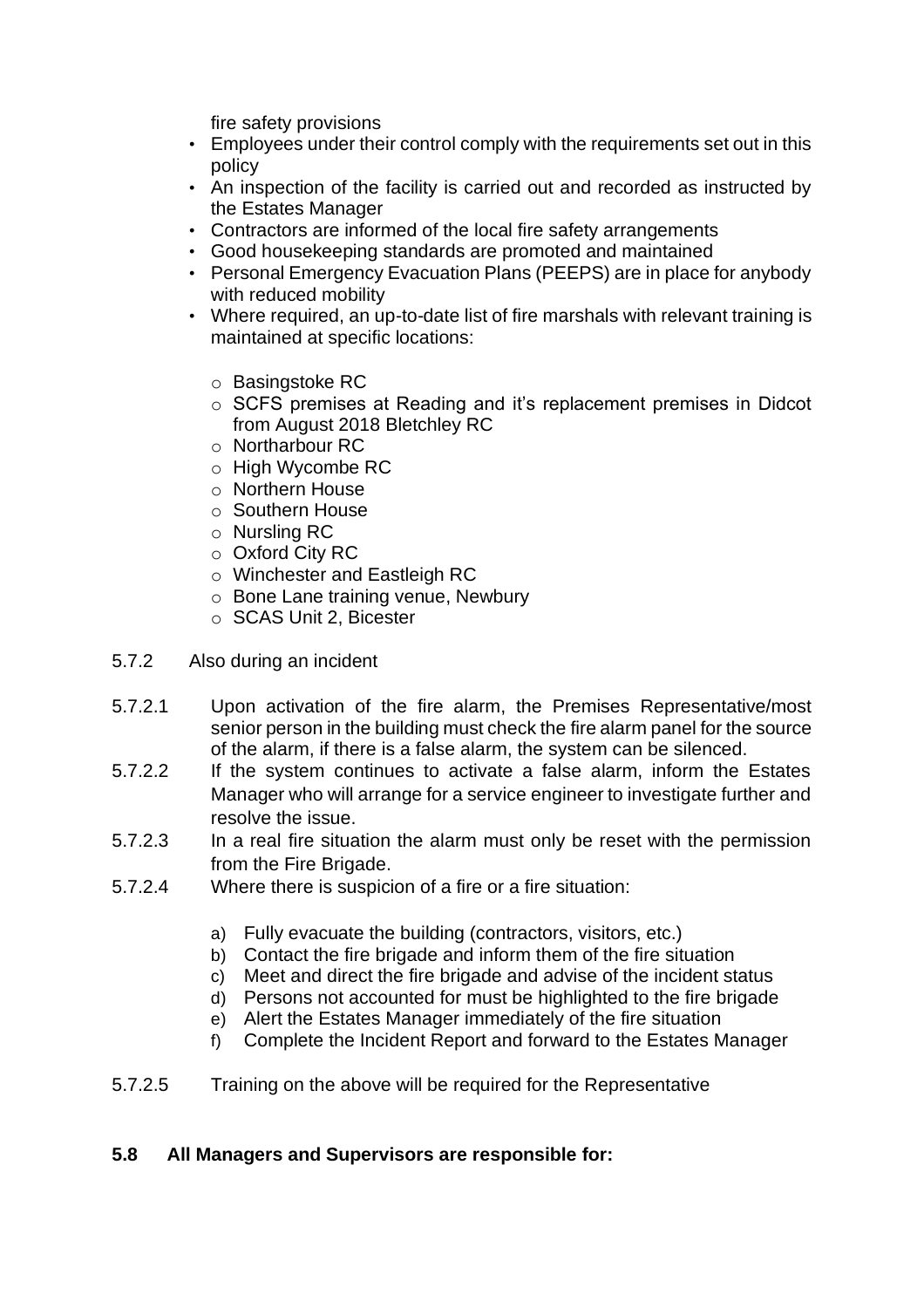- attending any training to enable them to fulfil their responsibilities outlined in this policy
- bring this policy to the attention of staff within their areas of responsibility
- ensuring that all staff within their area of responsibility comply with this policy and any associated protocols and procedures

## **5.9 All staff**

- 5.9.1 All staff have the following responsibilities:
	- to make themselves fully aware of this policy and abide by it
	- to take reasonable care for their health and safety and that of others who may be affected by their acts or omissions
	- report any unsafe behaviour of contractors
	- They report any fire hazards to their Duty Manager/Premises Representative
	- Emergency exits are not obstructed
	- They follow the emergency plans and cooperate during an evacuation
	- Unsafe behaviour of colleagues, visitors or contractors is reported to their Duty Manager/Premises Representative
	- They adhere to the requirements set out in this policy

#### **5.10 Fire Safety Advisor shall ensure that they:**

- Advise the Head of Estates on technical fire safety issues
- Advise on the interpretation and application of fire safety legislation
- Complete a suitable and sufficient fire risk assessment for each location
- Attend regular Trust safety meetings

#### <span id="page-6-0"></span>**6. FIRE SAFETY MANAGEMENT**

6.1 Fire risk assessment

The Trust shall arrange for a 'suitable and sufficient' fire risk assessment to be carried out by a competent fire safety consultant for all properties under their control.

The objective of the fire risk assessment process is to assess all fire related hazards and risks and to decide if current control measures are sufficient or if more needs to be done.

Fire risk assessments shall be reviewed annually or sooner if any of the following occur:

- a) There is reason to believe a significant change in the structure or layout of the building has occurred that may affect the validity of the assessment
- b) Following changes in health and safety legislation or best practice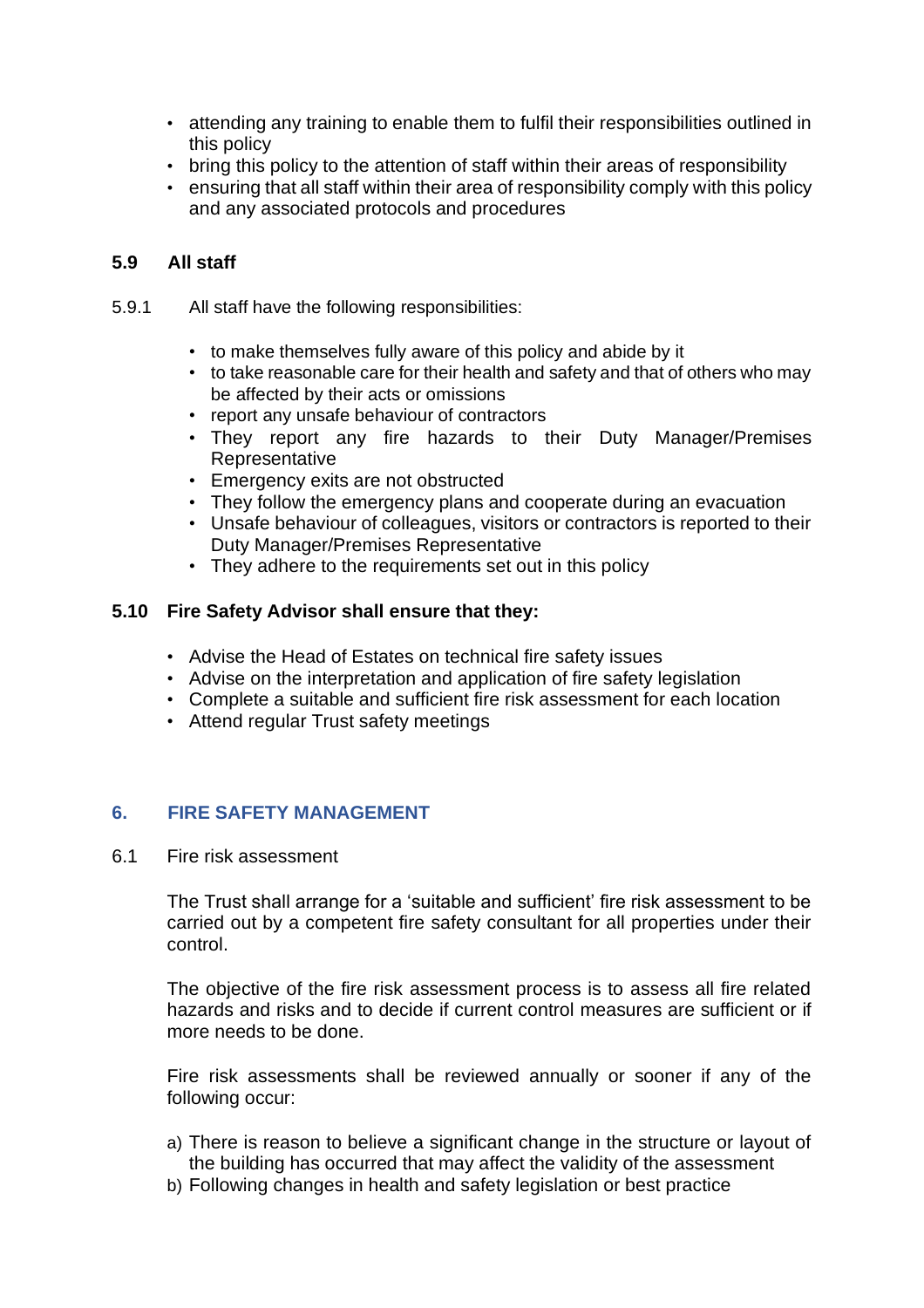- c) Following a fire, or a fire near miss at the location
- 6.2 Training

The following fire safety training shall be provided:

- a) Evacuation drills to test the adequacy and understanding of the emergency procedures
- b) Duty Manager/Premises Representatives competence in allocated fire procedures
- c) Fire awareness and extinguisher foundation training all staff
- d) Induction training all staff
- e) Site orientation on appointment of a new site, to test knowledge of site locations, hazards, gas controls, fire panels, zones, call points, equipment, exits, escape routes, etc.
- 6.3 Fire extinguisher use

The correct selection, use and limitations of fire extinguishers are communicated to all employees via fire awareness and extinguisher foundation training.

6.4 Practice evacuation drill

To test the effectiveness and understanding of the emergency evacuation procedures, at least one practice evacuation drill shall take place for each location annually where fire wardens are in place:

- Basingstoke RC
- SCFS premises at Reading and it's replacement premises in Didcot from August 2018 Bletchley RC
- Northarbour RC
- High Wycombe RC
- Northern House
- Southern House
- Nursling RC
- Oxford City RC
- Winchester and Eastleigh RC
- Bone Lane training venue, Newbury
- SCAS Unit 2, Bicester

In the absence of fire drills, a small selection of buildings is taken and an annual questioning of staff (unannounced) is taken to check their knowledge of the systems on site, and a form will be completed and added to the Estates File – Important Information for all Contractors (see appendix 2 for a copy of the form)

#### **On discovering or suspicion of fire:**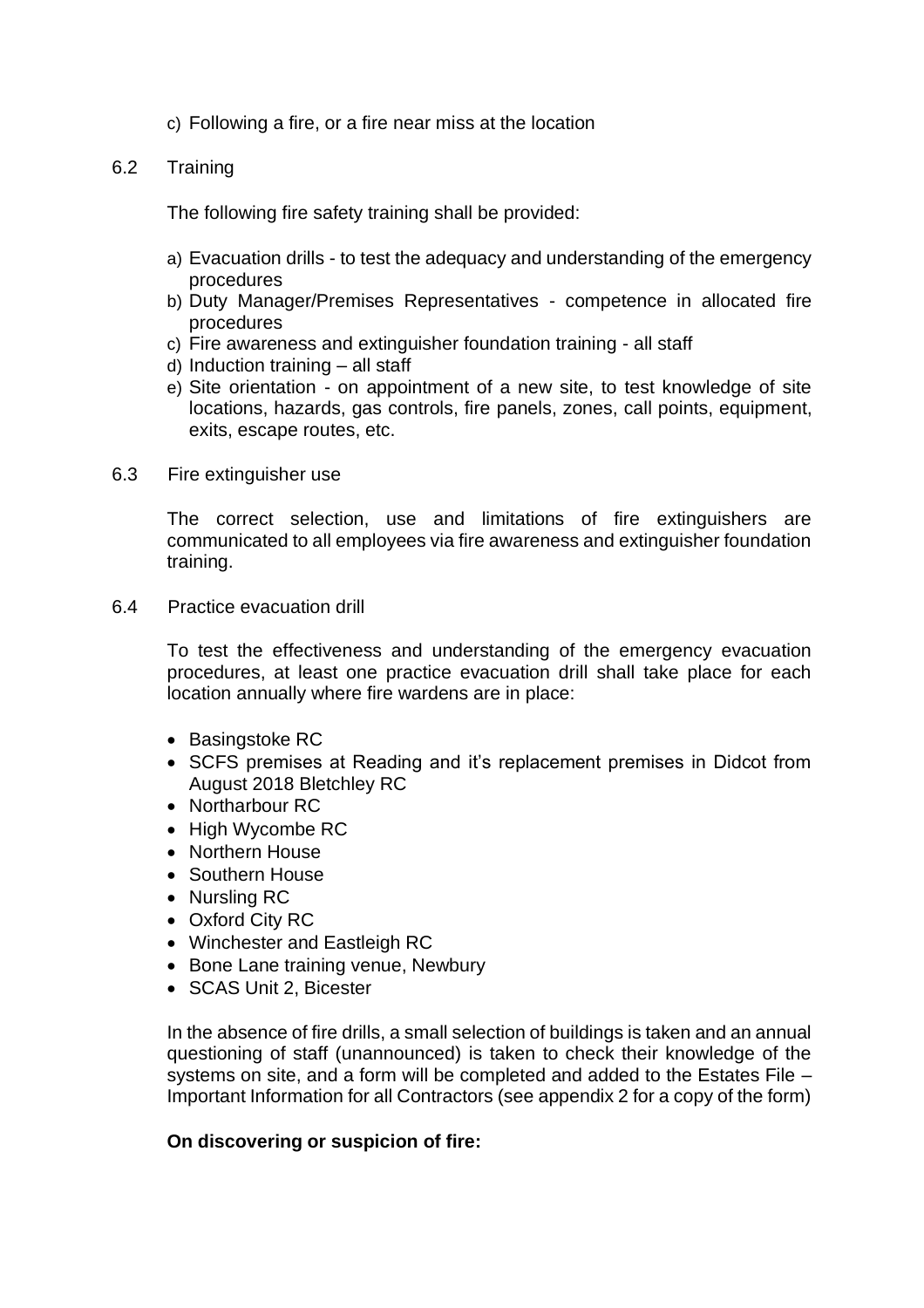- Immediately raise the alarm by operating the nearest call point or by alerting others with a shout of 'fire, fire, evacuate the building'
- Never attempt to tackle a fire unless you have been trained in the correct selection and use of extinguishers, you are confident to use the extinguisher and the fire is in its early/contained stages
- Follow the directional exit signs to the nearest fire exit and then to the designated assembly point
- Obey the instructions of the Premises Representative or most senior officer
- Do not re-enter the premises until the fire safety officer and the Duty Manager/Premises Representatives are satisfied that the premises are safe to re-enter
- Do not delay evacuation by stopping to collect personal belongings

## **On hearing the fire alarm:**

- Evacuate the premises immediately
- Remain calm and proceed in an orderly manner
- Follow the directional exit signs to the nearest fire exit and then to the designated assembly point
- Obey the instructions of the of the Duty Manager/Premises Representatives
- Do not re-enter the premises until the fire safety officer and the Duty Manager/Premises Representatives are satisfied that the premises are safe to re-enter

## <span id="page-8-0"></span>**7. Systems for Ensuring Compliance and Monitoring**

7.1 Fire Safety Logbook

At every SCAS building there is a physical lever arch file entitled Estates File – Important Information for all Contractors – this includes a Fire Safety Logbook. This logbook includes sections to be completed as followed:

By the premises representative:

- Fire Alarm System –Record of Tests Weekly
- Fire Alarm Activations

By the estate managers:

- Fire Alarm System Data
- Fire Alarm Service
- 7.2 Electronic Records

Electronic records of the following are maintained by the estate managers:

- Fire Risk Assessments
- Fire Alarm Servicing 6 monthly
- Emergency Lighting Testing annual and monthly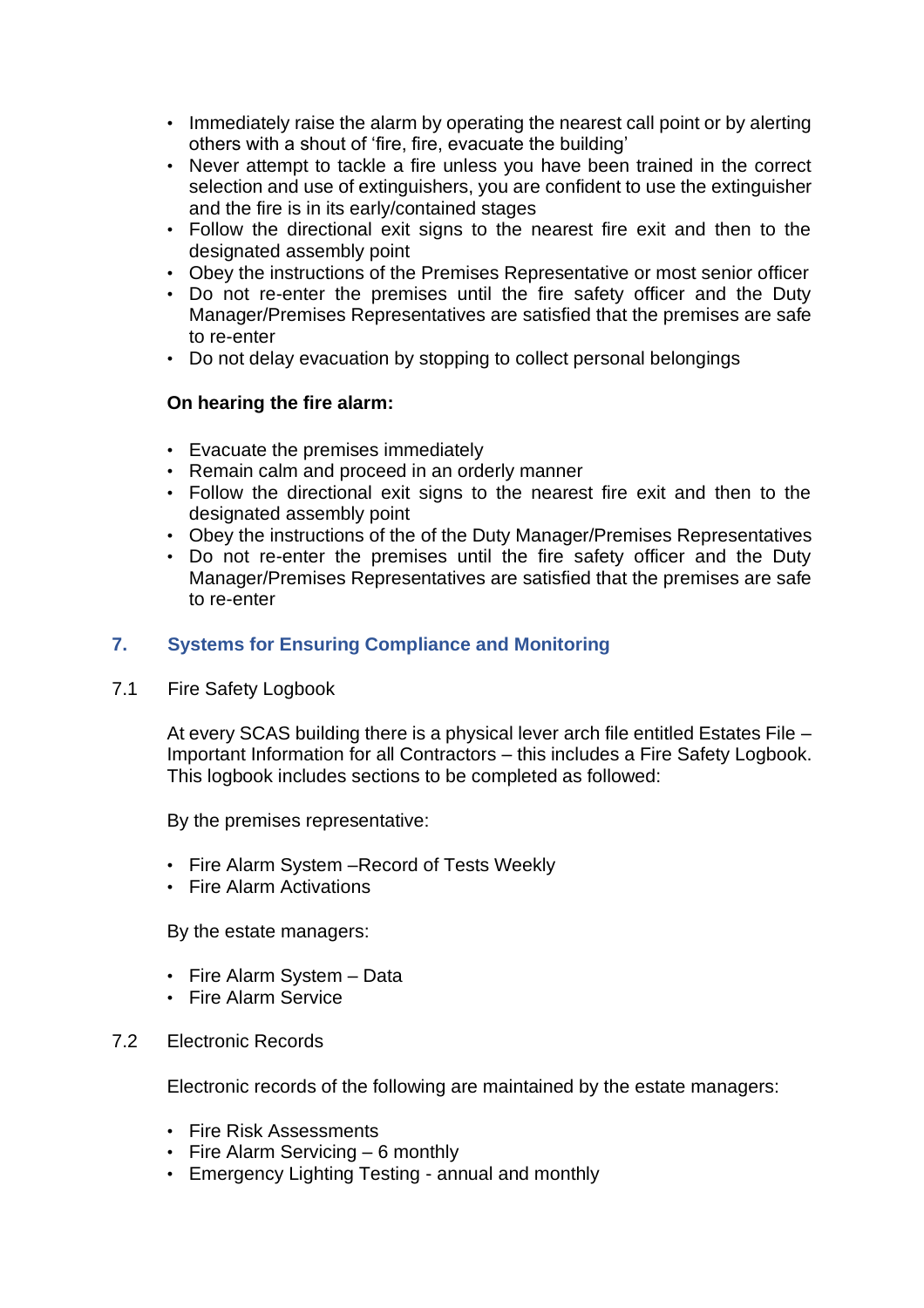• Fire equipment testing – annual